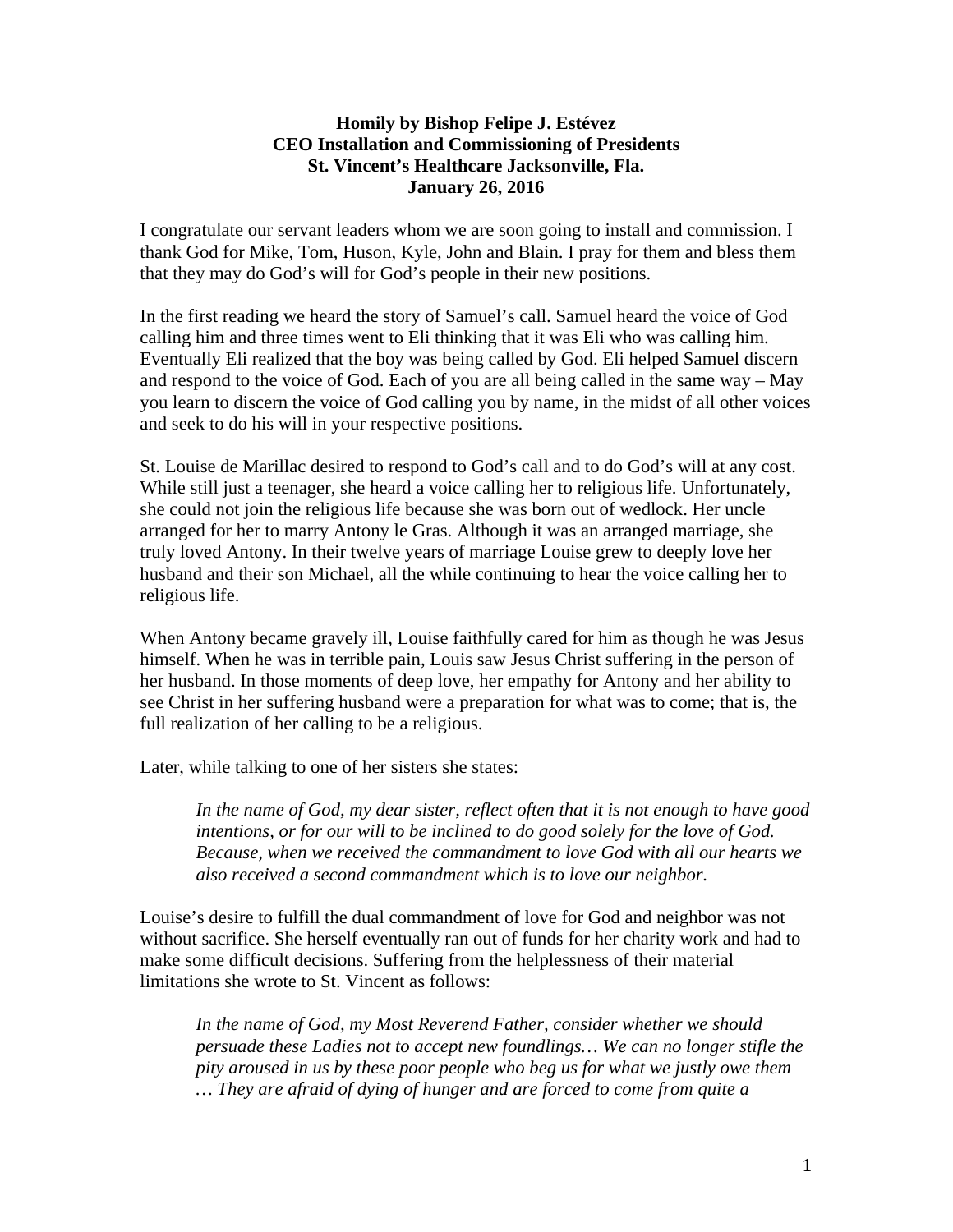*distance, three or four times, without receiving any money … Please excuse my constant insistence. (Spiritual Writings,"To Monsieur Vincent de Paul," February 1650, 316.)* 

The Gospel reminds us about the importance of serving the poor and the sick. Our preferential option for the poor is a fundamental Catholic social teaching. It is our calling as Christians; it is what it means to be a disciple of Christ. Christ ministered to those who were poor, fed the hungry and healed the sick which is the mission of St. Vincent's. As the only Catholic health care organization in this diocese I thank and commend you, St. Vincent's, for your dedication to serving the sick and the poor of Northeast Florida and South Georgia for 100 years. I encourage you to be even more creative in remaining faithful to this core value that defines and distinguishes you from other health care providers.

At the installation of your new leaders, I remind you to reflect on your roots and your identity as a ministry of the Catholic Church. I urge you to adhere to the moral teaching of the Church, especially on the dignity of human life, common good, care for the poor, responsible stewardship and rights of conscience. It is the recognition of these teachings, especially human dignity and common good that motivated St. Vincent de Paul, St. Louise de Marillac and St. Elizabeth Ann Seton to found this ministry. As your bishop, I exhort you to remain faithful to these basic principles.

I encourage you at St. Vincent's Healthcare and the entire Ascension Health ministry to continue to protect your Catholic identity and integrity in today's challenging fiscal and moral climate. Commercialization of health care through competition, moral pluralism and relativism are among the major threats of Catholic health care in our times.

One such threat is the tendency to legalize euthanasia in the secular society, which undermines the sacredness of human life. As leaders in Catholic health care you are the frontline protectors of human life. You are the manifestation of the Church in the ministry of health care. Stay strong in your defense of life and resistance of intentional causing of death by action or omission. Intentional destruction of life is an intrinsic evil. Vatican II documents state,

## *All offenses against life itself, such as murder, genocide, abortion, euthanasia or willful suicide … are criminal; they poison civilization (Pastoral Constitution on the Church in the Modern World, 31)*

As you have done for 100 years, remain good stewards of human life that is placed under your care. The art of medicine should always serve life rather than hurt, avoiding the modern, secular tendency to hasten death of persons who are terminally ill or perceived as a burden on others.

It is our duty to be vigilant in ascertaining and protecting basic care without requiring forms of treatment that would only secure a precarious and burdensome prolongation of